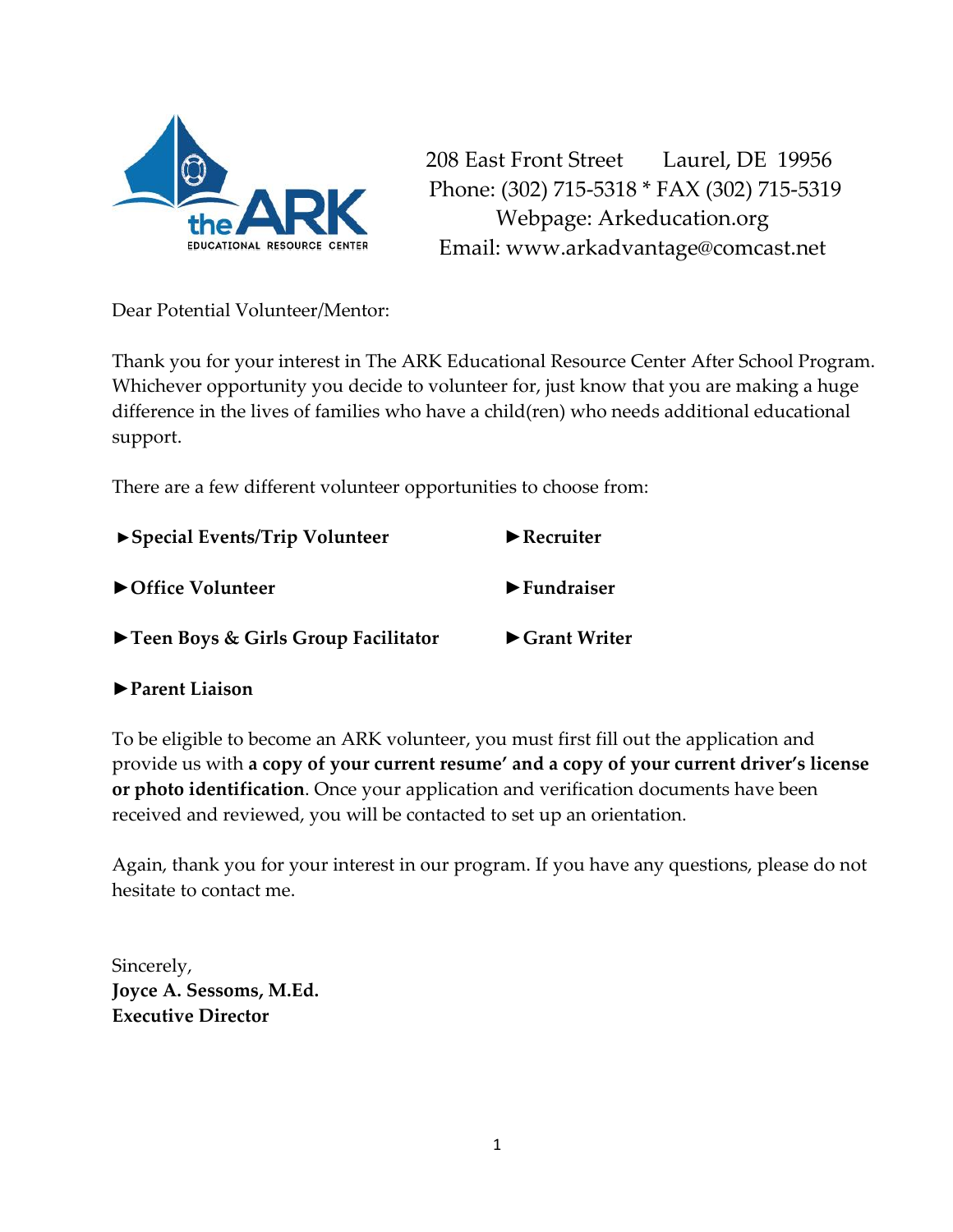

# **Volunteer/Mentor Application**

**Please print clearly and fill out the application in its entirety**

| Please include area codes cell                                                   | home |      | work                |
|----------------------------------------------------------------------------------|------|------|---------------------|
| Preferred method of communication (please circle): cell                          |      | home | work                |
| Best time to call: _____________                                                 |      |      | Male ( ) Female ( ) |
|                                                                                  |      |      |                     |
|                                                                                  |      |      |                     |
|                                                                                  |      |      |                     |
|                                                                                  |      |      |                     |
|                                                                                  |      |      |                     |
| Why are you interested in volunteering with The ARK Educational Resource Center? |      |      |                     |
|                                                                                  |      |      |                     |
|                                                                                  |      |      |                     |
|                                                                                  |      |      |                     |
|                                                                                  |      |      |                     |

| <b>THE ARK USE ONLY</b> |            |             |                  |
|-------------------------|------------|-------------|------------------|
| Received                | Contacted  | Orientation | Background Check |
| Driver's License        | Photo I.D. |             |                  |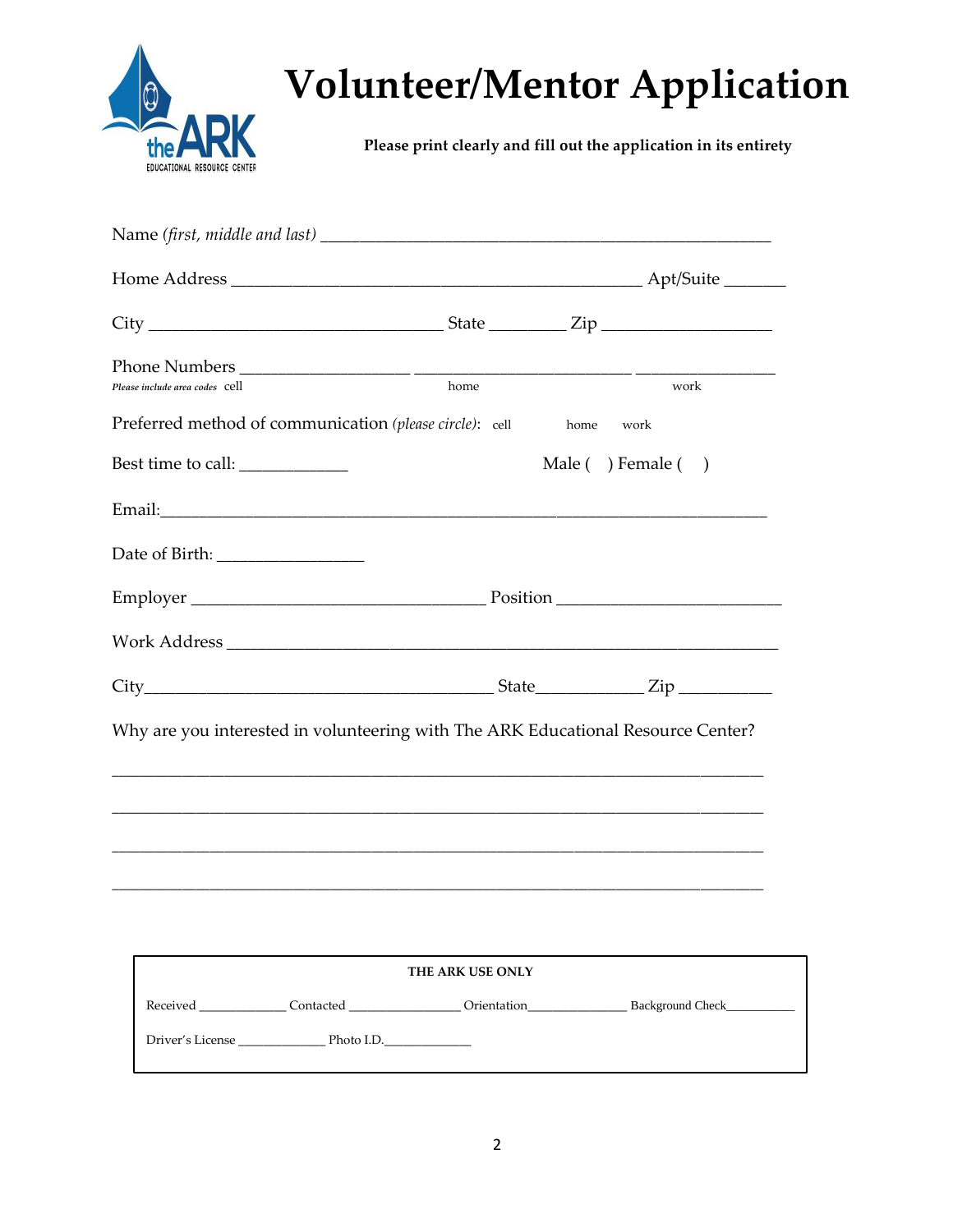| How did you hear about The ARK? ( )Word of Mouth ( )Newsletter ( ) Other                                                                                                                 |
|------------------------------------------------------------------------------------------------------------------------------------------------------------------------------------------|
| I would like to be considered for the following volunteer opportunities: (you may select more than one)<br>() Mentor () Tutor () Special Events/Trips () Office Help () Public Relations |
| Please list any languages that you speak, read and/or write fluently, in addition to                                                                                                     |
| Have you volunteered for other organizations? ____Yes ____No<br>(If you checked yes, please continue below)                                                                              |
|                                                                                                                                                                                          |
| Describe volunteer service below:                                                                                                                                                        |
|                                                                                                                                                                                          |
| Describe volunteer service below:                                                                                                                                                        |
| Please describe any work or personal experience you think might be relevant to our program:                                                                                              |
| Do you have any hobbies or special talents?                                                                                                                                              |
| What age group do you enjoy working with the most: (you can circle more than one group)                                                                                                  |
| Youth (ages 10-12)<br>Teens (ages 13-18)<br>Adults (18 & older)                                                                                                                          |
| Please list 3 references:                                                                                                                                                                |
| Name<br>Relationship<br>Time known<br>Phone number                                                                                                                                       |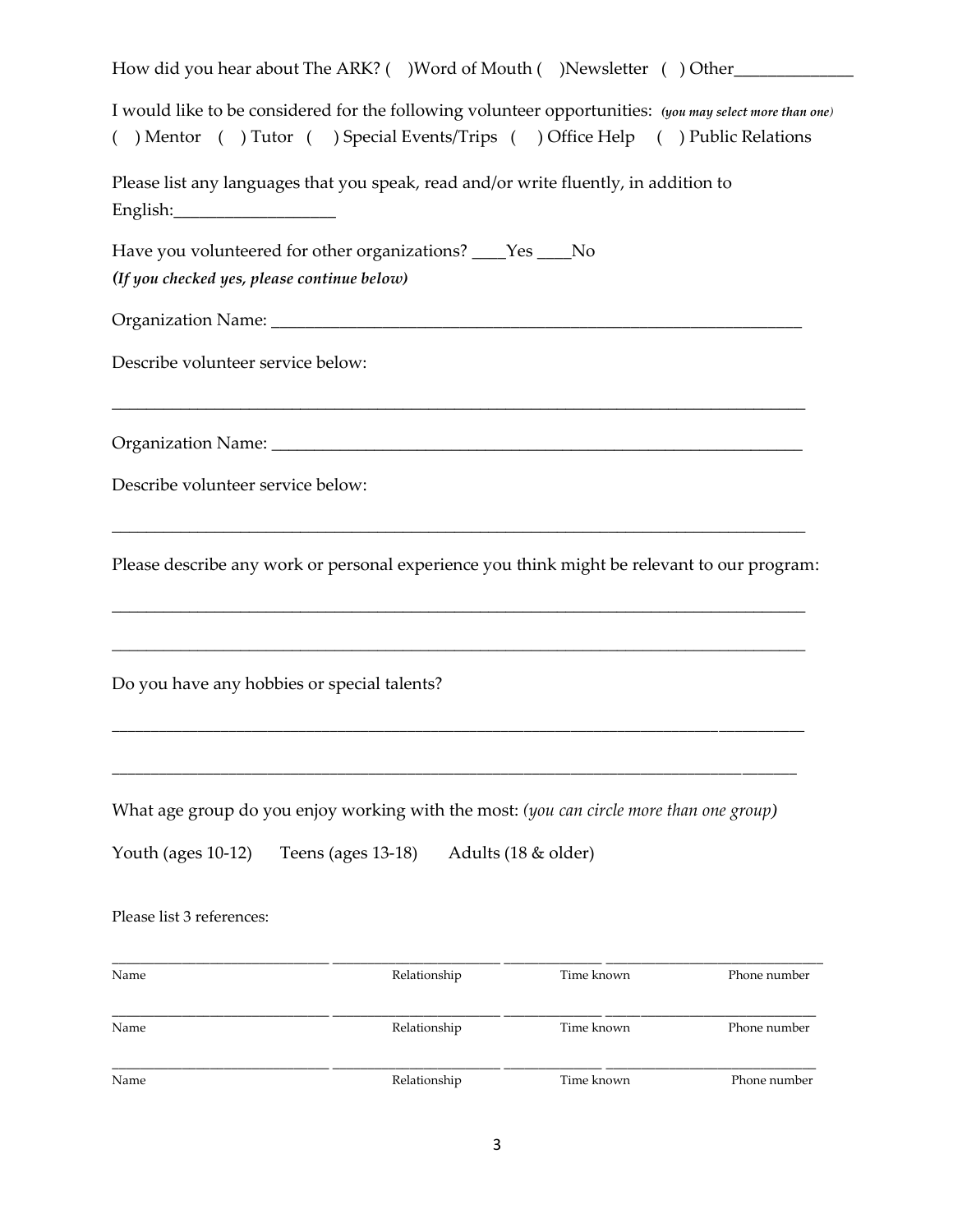Have you ever been charged with or convicted of the following: *(please check yes or no)*

a) Felony? *\_\_\_\_*Yes \_\_\_\_No

b) Any crime involving a sexual offense, an assault or the use of a weapon? *\_\_\_\_*Yes \_\_\_\_No

- c) Any crime involving the use, possession or the furnishing of drugs or hypodermic syringes? *\_\_\_\_*Yes \_\_\_\_No
- d) Reckless driving, operating a motor vehicle while under the influence, or driving to endanger?  *\_\_\_\_*Yes \_\_\_\_No

\_\_\_\_\_\_\_\_\_\_\_\_\_\_\_\_\_\_\_\_\_\_\_\_\_\_\_\_\_\_\_\_\_\_\_\_\_\_\_\_\_\_\_\_\_\_\_\_\_\_\_\_\_\_\_\_\_\_\_\_\_\_\_\_\_\_\_\_\_\_\_\_\_\_\_\_\_\_\_\_\_\_\_\_\_\_\_\_\_

\_\_\_\_\_\_\_\_\_\_\_\_\_\_\_\_\_\_\_\_\_\_\_\_\_\_\_\_\_\_\_\_\_\_\_\_\_\_\_\_\_\_\_\_\_\_\_\_\_\_\_\_\_\_\_\_\_\_\_\_\_\_\_\_\_\_\_\_\_\_\_\_\_\_\_\_\_\_\_\_\_\_\_\_\_\_\_\_\_

If you answered Yes to any of the above four items, please explain.

### **The ARK Educational Resource Center has my permission to:**

*Please check below:*

Verify the 3 references I have provided. *\_\_\_\_*Yes \_\_\_\_No

By signing below, I affirm that I have answered all questions truthfully. I understand that if any portion of this application is found to be intentionally false, I may be denied the right to volunteer for the ARK Educational Consulting, Inc.

\_\_\_\_\_\_\_\_\_\_\_\_\_\_\_\_\_\_\_\_\_\_\_\_\_\_\_\_\_\_\_\_\_\_\_\_\_\_\_\_\_\_\_\_\_\_\_\_\_\_\_\_\_\_\_\_\_\_\_\_ \_\_\_\_\_\_\_\_\_\_\_\_\_\_\_\_\_\_\_\_\_\_\_\_\_\_\_\_\_\_\_\_\_\_

Your Signature Date

#### **Release for Publication (***Please initial below)*

During the course of your service to the ARK Educational Resource Center, there will be occasions when you may be photographed and/or videotaped by staff, sponsors, corporate representatives, media and others. We request permission for your participation. By initialing below, you may choose to grant or deny The ARK, Inc. permission to use photographs or videotape yourself, alone or in groups, in newspaper articles, newsletters, web-site, online, brochures, special fundraising activities, scrapbook, videos and photo albums for use in public understanding and support of The ARK, Inc. By granting permission below, you hereby release and hold harmless The ARK, Inc. from any claims, judgments or demands which may arise from the use of the above referenced photographs and/or videotapes.

|                | $\frac{1}{2}$ " <b>YES</b> , I give permission to be | OR<br>" NO, I deny consent to be                              |
|----------------|------------------------------------------------------|---------------------------------------------------------------|
| <b>Initial</b> | photographed and/or<br>videotaped for publication."  | photographed and/or<br>Initial<br>videotaped for publication" |